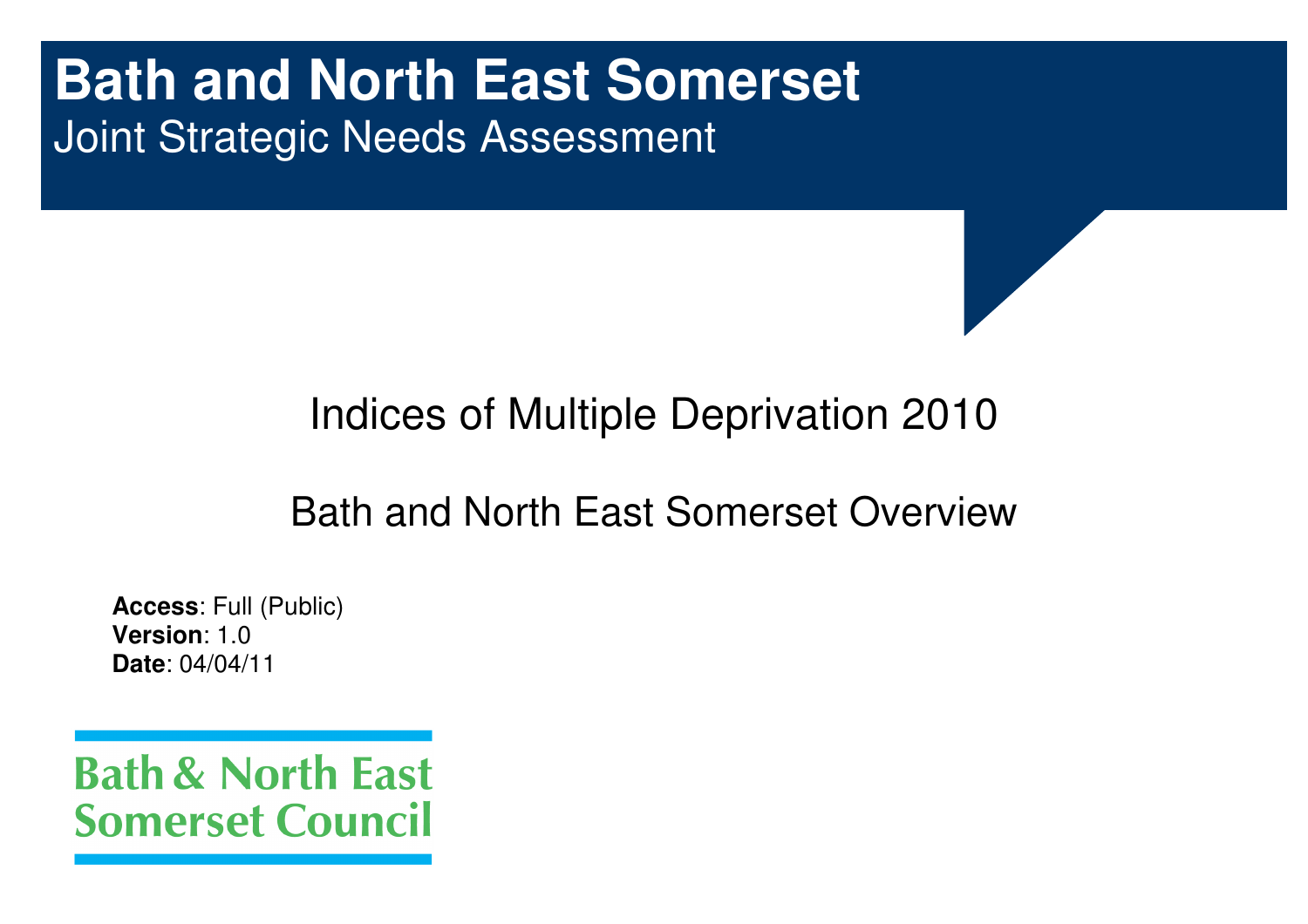## **Contents**

**Introduction – p1** 

| Bath and North East Somerset Overview - p2           | The indices of Multiple deprivation are a long standing method<br>used by the government to develop a single understanding of<br>deprivation at a local level.                                               |  |  |  |
|------------------------------------------------------|--------------------------------------------------------------------------------------------------------------------------------------------------------------------------------------------------------------|--|--|--|
| Neighbourhood Summary - p2<br>Changes Over Time - p4 | Deprivation in these terms is used to cover a wide range of<br>issues and looks at unmet needs across a number of issues<br>(or "domains").                                                                  |  |  |  |
| <b>Individual Domains - p6</b>                       | This document provides a brief overview of key findings from<br>the 2010 update to the Indices as they relate to Bath and<br>North East Somerset.                                                            |  |  |  |
| Appendix 1 – Underlying Indicators – p8              | A wide range of supplementary materials are also available:                                                                                                                                                  |  |  |  |
|                                                      | Supplementary Report #1 - B&NES Maps by Domain<br>Supplementary Report #2 - Local Deprivation Quintile<br>review (and supplementary data sheet)<br>Supplementary Report #3 - IMD Data Summary<br>Spreadsheet |  |  |  |
|                                                      | Research & Intelligence Team<br><b>Policy and Partnerships</b><br>research@bathnes.gov.uk                                                                                                                    |  |  |  |

**1. Introduction**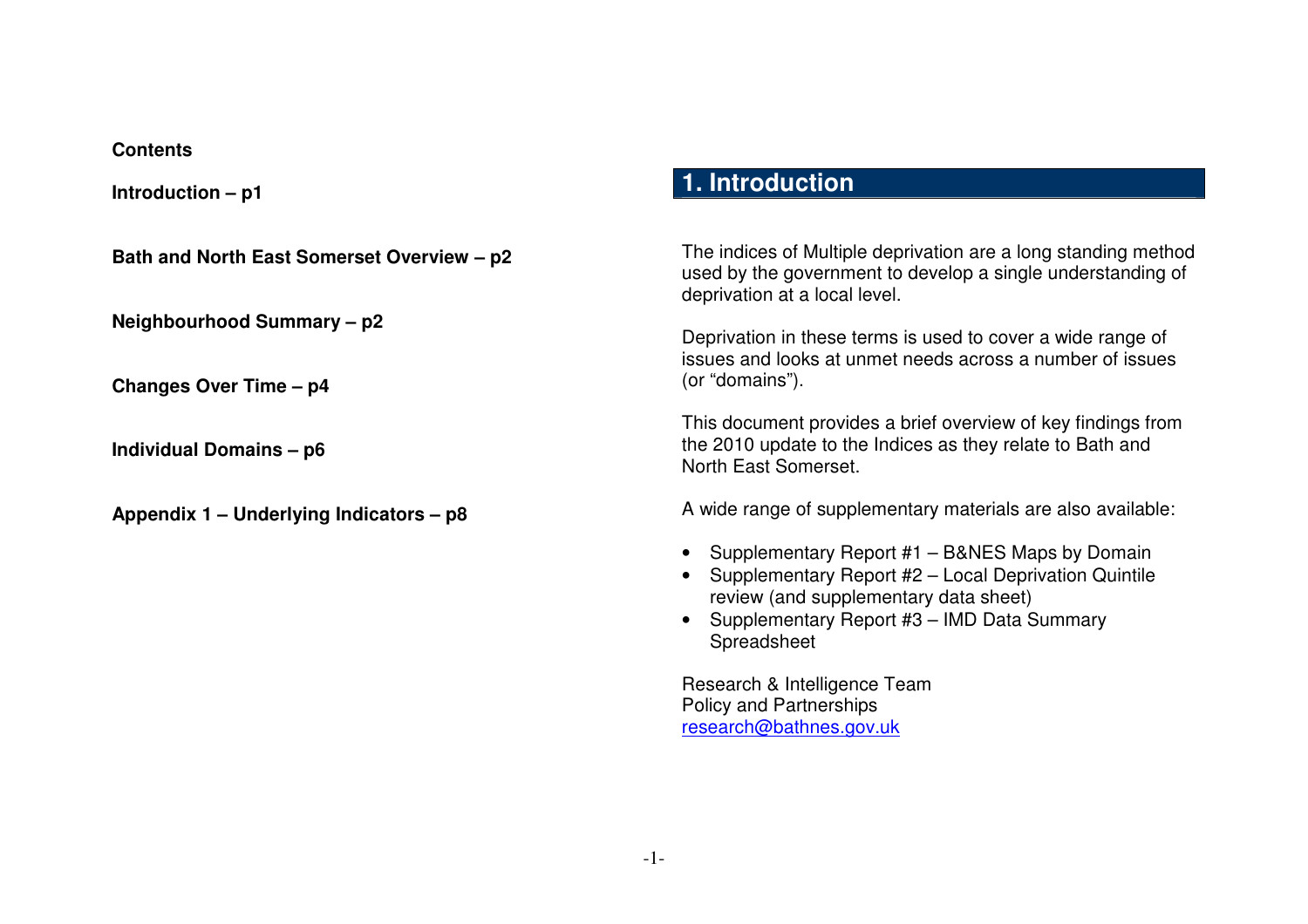## **2. Bath and North East Somerset Overview**

Bath and North East Somerset is ranked 247 out of the 326 English local authorities (where 1 is the most deprived) which makes it one of the least deprived 30% of local authorities in the country. The authority is ranked 49 out of the 56 Unitary authorities, putting it in the least deprived quarter of Unitary authorities.

Due to local government re-organisation it is not possible to make comparisons over time at a local authority level.

## **3. Neighbourhood Summary**

The Indices of Deprivation are primarily based on a small geographical area known as an LSOA. LSOAs are small areas of approximately 1500 households which, unlike local government wards are set geographical areas broadly based on community boundaries and do not change over time. Table 1 details how the LSOAs in Bath and North East Somerset against all English LSOAs.

|                                                                           | No.<br><b>LSOAs</b> | % local population living<br>in these areas |  |  |  |
|---------------------------------------------------------------------------|---------------------|---------------------------------------------|--|--|--|
| Least Deprived 20%                                                        | 48                  | 41.74%                                      |  |  |  |
| Least Deprived 40%                                                        | 33                  | 28.70%                                      |  |  |  |
| Average 20%                                                               | 20                  | 17.39%                                      |  |  |  |
| Most Deprived 40%                                                         | 9                   | 7.83%                                       |  |  |  |
| Most Deprived 20%                                                         | 5                   | 4.35%                                       |  |  |  |
| Table 1 - No. LOSAs by deprivation quintile (groups containing 20% of all |                     |                                             |  |  |  |
| English LSOAs)                                                            |                     |                                             |  |  |  |

5 LSOAs in Bath and North East Somerset are in the most deprived 20% of the country.

| <b>LSOA</b>                                         | <b>LSOA Name</b>      | <b>Ward</b> | <b>RANK OF</b><br><b>IMD</b> (out<br>of 32,482) |  |  |
|-----------------------------------------------------|-----------------------|-------------|-------------------------------------------------|--|--|
| E01014463                                           | <b>TWERTON WEST</b>   | Twerton     | 3300                                            |  |  |
| E01014458                                           | <b>WHITEWAY</b>       | Southdown   | 3926                                            |  |  |
| E01014464                                           | <b>TWERTON</b>        | Twerton     | 4666                                            |  |  |
| E01014390                                           | <b>FOX HILL NORTH</b> | Combe Down  | 5326                                            |  |  |
| E01014462                                           | <b>WHITEWAY WEST</b>  | Twerton     | 5883                                            |  |  |
| Table 2 – LSOAs in the most deprived 20% in England |                       |             |                                                 |  |  |

7428 residents live in these areas, representing 4.35% of the total population. This is less than England as a whole, where 5% of the population live in this group.

Fig. 1 (overleaf) demonstrates the distribution of the population across the authority area. All of the LSOAs within the most deprived 20% of the area can be found in Bath and four out of the five are contained in the two wards of Twerton and Southdown.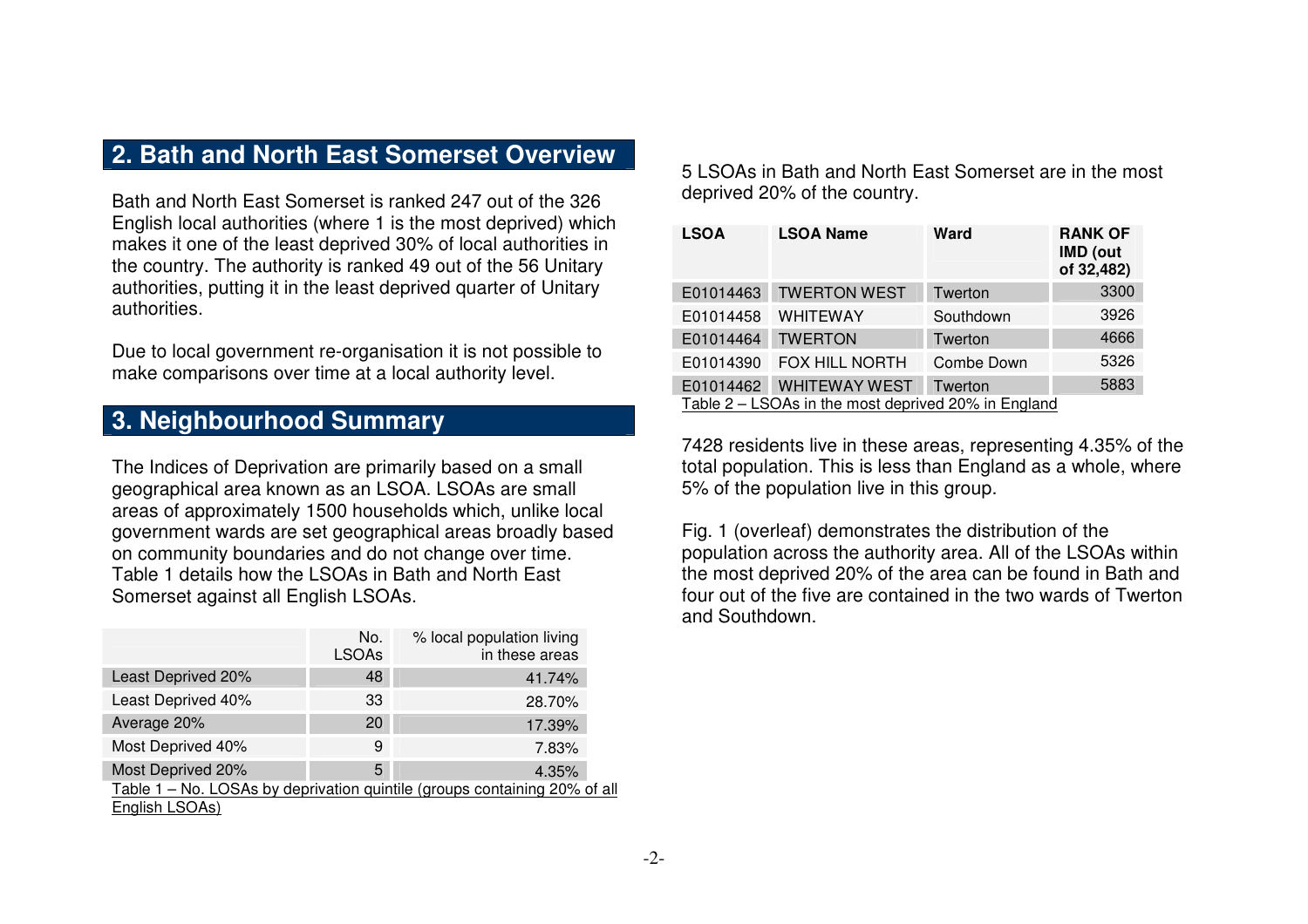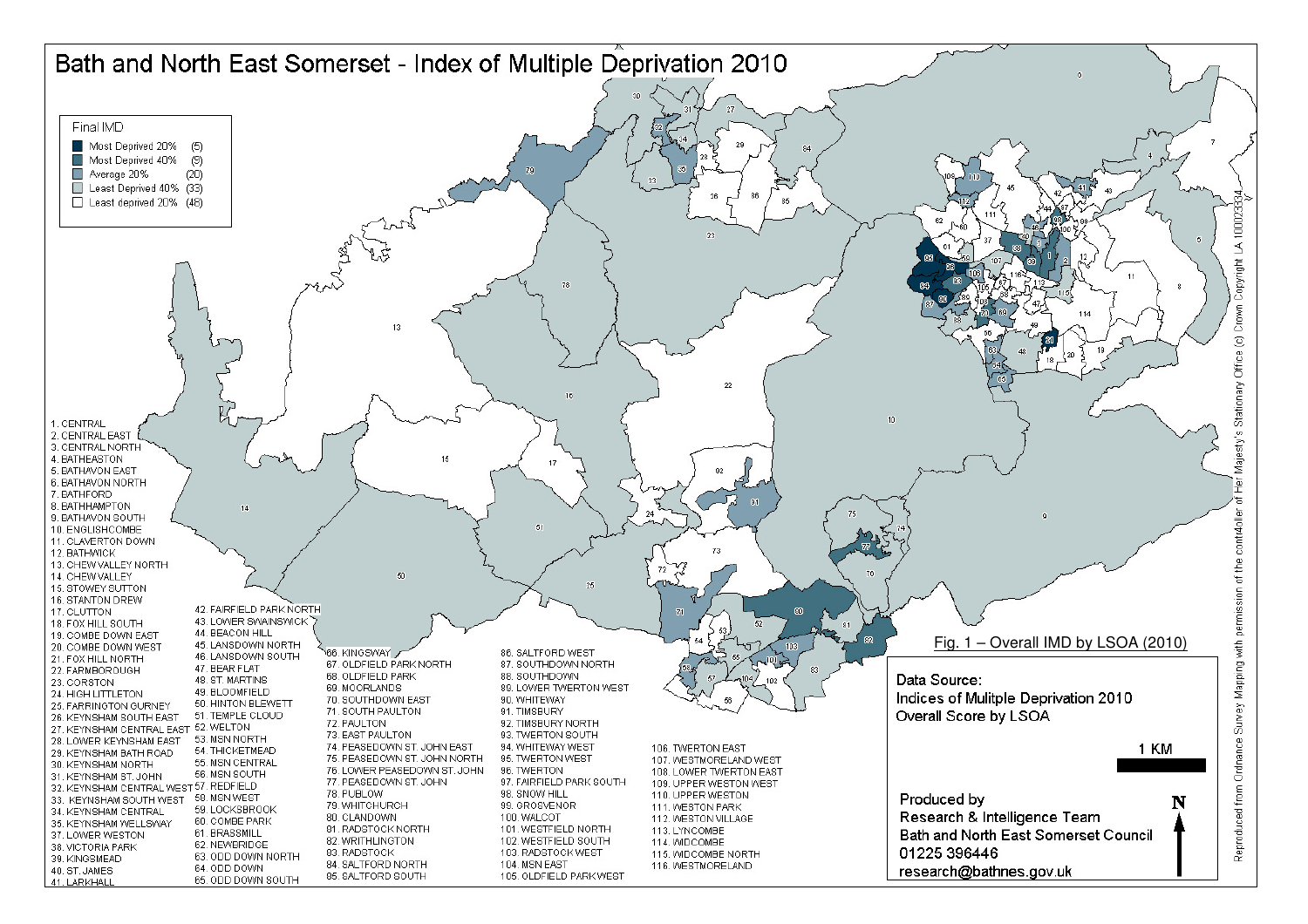## **4. Changes over time**

The nature of the Indices of Deprivation mean that whilst it is not possible to measure an absolute change in deprivation over time, it can show the relative shift. Fig. 3 shows how the picture of deprivation has changed in the B&NES area since 2007



With regards more deprived areas, the greatest change observable is in the movement of Kingsmead (Kingsmead Ward) LSOA from the most deprived 20% to the most deprived 40% between 2007 and 2010. Whiteway West and Twerton (Twerton ward) have both moved from the most deprived 30% in 2007 to the most deprived 20% in 2010.

The Central LSOA (Abbey Ward) has moved from the most deprived 40% to the most deprived 30%. Upper Weston (Weston ward) and Moorlands (Oldfield ward) have both moved from the most deprived 30% to the most deprived 40%.

In terms of change by absolute rank, tables 3 and 4 (overleaf) demonstrate the change experienced by areas. With regards areas becoming less relatively deprived, the Kingsmead LOSA (Kingsmead ward) has improved by nearly 5,000 places. The remaining areas which have improved are within the less deprived parts of the area.

Redfield LSOA (Midsomer Norton Redfield ward) and Midsomer Norton Central (Midsomer Norton North ward) are the areas which have seen the greatest relative increase in deprivation, worsening by 4,200 and 3,900 places respectively, however these areas still remain within the least deprived 40%.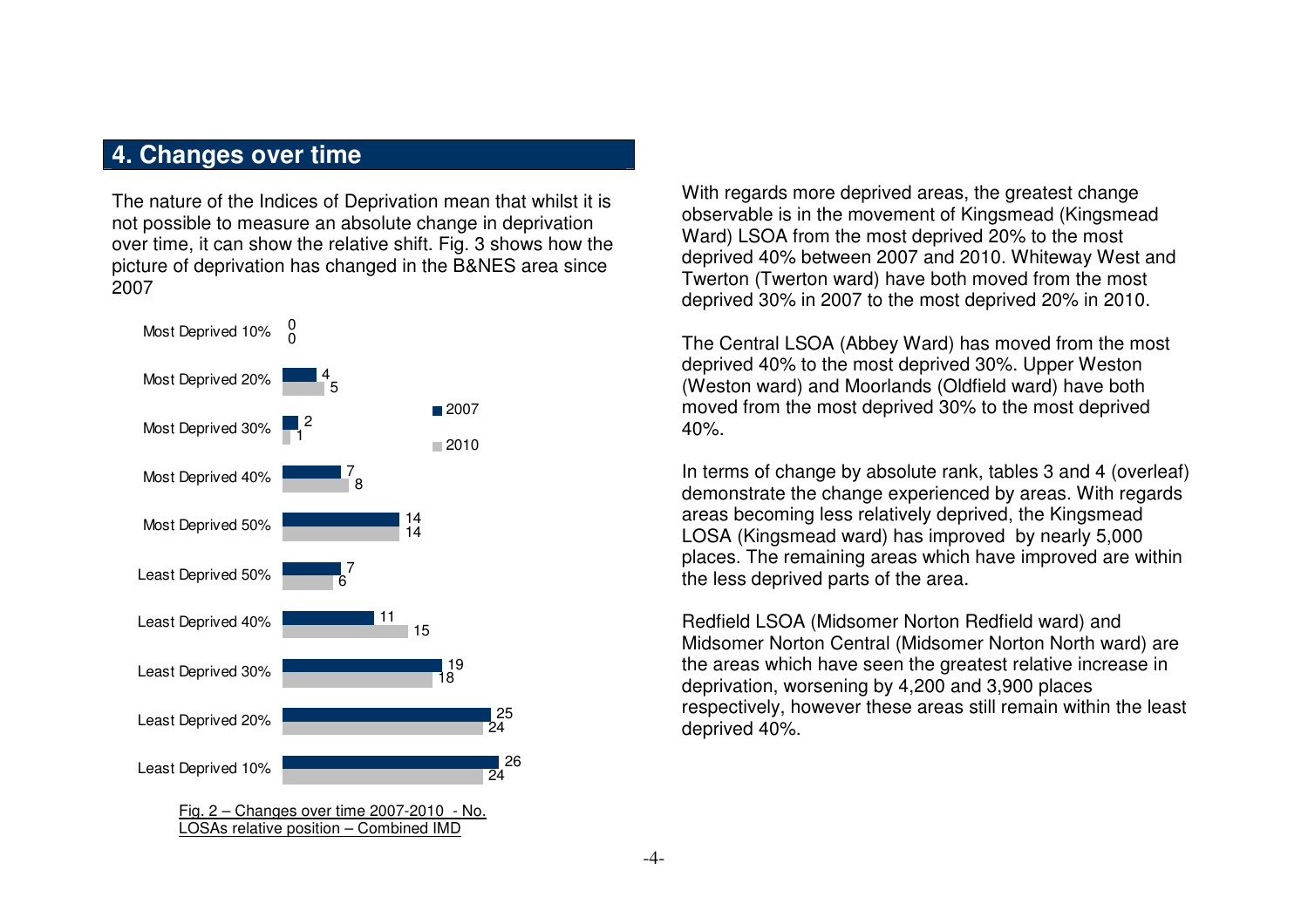## **LSOAs with greatest increase and decrease in relative deprivation 2007-2010**

| <b>LSOA</b>                                        | Ward                               | Change in<br>Rank (no.)<br>(out of<br>32,482 | 2010 Position                | <b>LSOA</b>                          | Ward                  | Change in<br>Rank (no.)<br>(out of<br>32,482 | 2010 Position                |
|----------------------------------------------------|------------------------------------|----------------------------------------------|------------------------------|--------------------------------------|-----------------------|----------------------------------------------|------------------------------|
| <b>REDFIELD</b>                                    | <b>Midsomer Norton</b><br>Redfield | $-4,242$                                     | <b>Least Deprived</b><br>40% | <b>KINGSMEAD</b>                     | Kingsmead             | 4,986                                        | <b>Most Deprived</b><br>40%  |
| <b>MIDSOMER</b><br><b>NORTON</b><br><b>CENTRAL</b> | <b>Midsomer Norton</b><br>North    | $-3,907$                                     | <b>Least Deprived</b><br>30% | FOX HILL SOUTH                       | Combe Down            | 3,711                                        | Least Deprived<br>20%        |
| <b>ODD DOWN</b><br><b>NORTH</b>                    | <b>Odd Down</b>                    | $-3,590$                                     | <b>Most Deprived</b><br>50%  | <b>TEMPLE CLOUD</b>                  | Mendip                | 2,813                                        | <b>Least Deprived</b><br>30% |
| <b>CLANDOWN</b>                                    | Radstock                           | $-3,287$                                     | <b>Most Deprived</b><br>40%  | <b>OLDFIELD PARK</b>                 | Oldfield              | 2,378                                        | <b>Least Deprived</b><br>20% |
| <b>WHITEWAY</b><br><b>WEST</b>                     | Twerton                            | $-3,008$                                     | <b>Most Deprived</b><br>20%  | <b>BATHAVON</b><br><b>NORTH</b>      | <b>Bathavon North</b> | 2,377                                        | <b>Least Deprived</b><br>40% |
| <b>KEYNSHAM ST.</b><br><b>JOHN</b>                 | Keynsham North                     | $-2,997$                                     | <b>Least Deprived</b><br>40% | <b>MOORLANDS</b>                     | Oldfield              | 1,930                                        | <b>Most Deprived</b><br>50%  |
| <b>PUBLOW</b>                                      | Publow and<br>Whitchurch           | $-2,825$                                     | <b>Least Deprived</b><br>40% | <b>WIDCOMBE ST</b><br><b>MARKS</b>   | Widcombe              | 1,734                                        | <b>Least Deprived</b><br>20% |
| <b>RADSTOCK</b>                                    | Radstock                           | $-2,510$                                     | <b>Least Deprived</b><br>40% | <b>OLDFIELD PARK</b><br><b>NORTH</b> | Oldfield              | 1,718                                        | <b>Least Deprived</b><br>10% |
| <b>PAULTON</b>                                     | Paulton                            | $-2,400$                                     | <b>Least Deprived</b><br>20% | <b>LOWER</b><br><b>SWAINSWICK</b>    | Lambridge             | 1,575                                        | <b>Least Deprived</b><br>20% |
| <b>TIMSBURY</b>                                    | Timsbury                           | $-2,399$                                     | <b>Least Deprived</b><br>50% | <b>BATHWICK</b>                      | <b>Bathwick</b>       | 1,525                                        | Least Deprived<br>10%        |

Table3 – LSOAs with the greatest increase in comparative deprivation (2007-2010)

Table4 – LSOAs with the greatest reduction in comparative deprivation (2007-2010)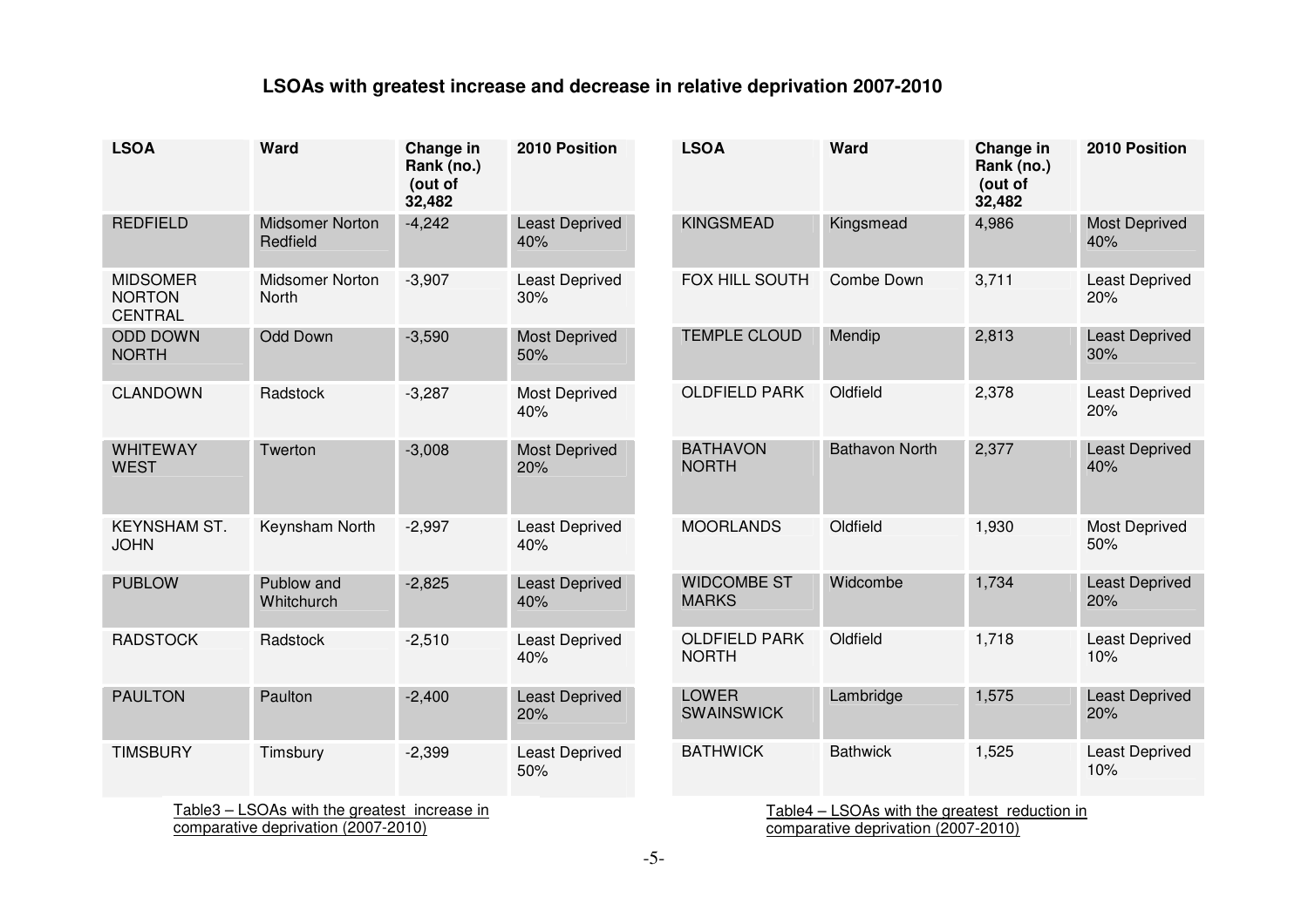## **5. Individual Domains**

The indices of deprivation are created from of seven "domains".

- •**Income Deprivation** (deprivation related to low income)
- $\bullet$  **Employment Deprivation** (deprivation related to labour market exclusion)
- **Health Deprivation and Disability** (Premature death and impairment of quality of life by poor mental and physical health)
- **Education, Skills and Training** (Children/Young People educational achievement and adult education levels)
- **Barriers to Housing and Services** (Physical and financial accessibility to affordable housing and/or local services)
- **Crime** (Reported crime per 1000 population)
- **Living Environment** (Quality of immediate surroundings within and outside the home)

Each domain has a number of component indicators, these indicators are detailed further in Appendix 1.

In Bath and North East Somerset 32 LOSAs are within the most deprived 20% for one or more of these domains. 14 of these LSOAs are recorded as being in the most deprived 20% for the Access to Housing and Services domain alone. This can be seen to reflect the overtly rural nature of significant proportions of the area.

Of the remaining LSOAs, there are a number of cases where areas are in the most deprived 10% (or lower):

- Whiteway (Southdown Ward) is in the most deprived 1% for Education, Skills and Training.
- West Twerton (Twerton ward) is in the most deprived 5% for Employment Deprivation.
- Whiteway (Southdown ward), Whiteway West, West Twerton and Twerton (Twerton ward) are in the most deprived 10% for Crime.
- Whiteway West (Twerton ward) and Fox Hill North (Combe Down ward) are in the most deprived 10% for Education, Skills and Training.

More detail on all the areas within the most deprived 20% across domains can be found in fig. 3.

Detailed maps summarising the local distribution across each domain can be found in Supplementary Report 1.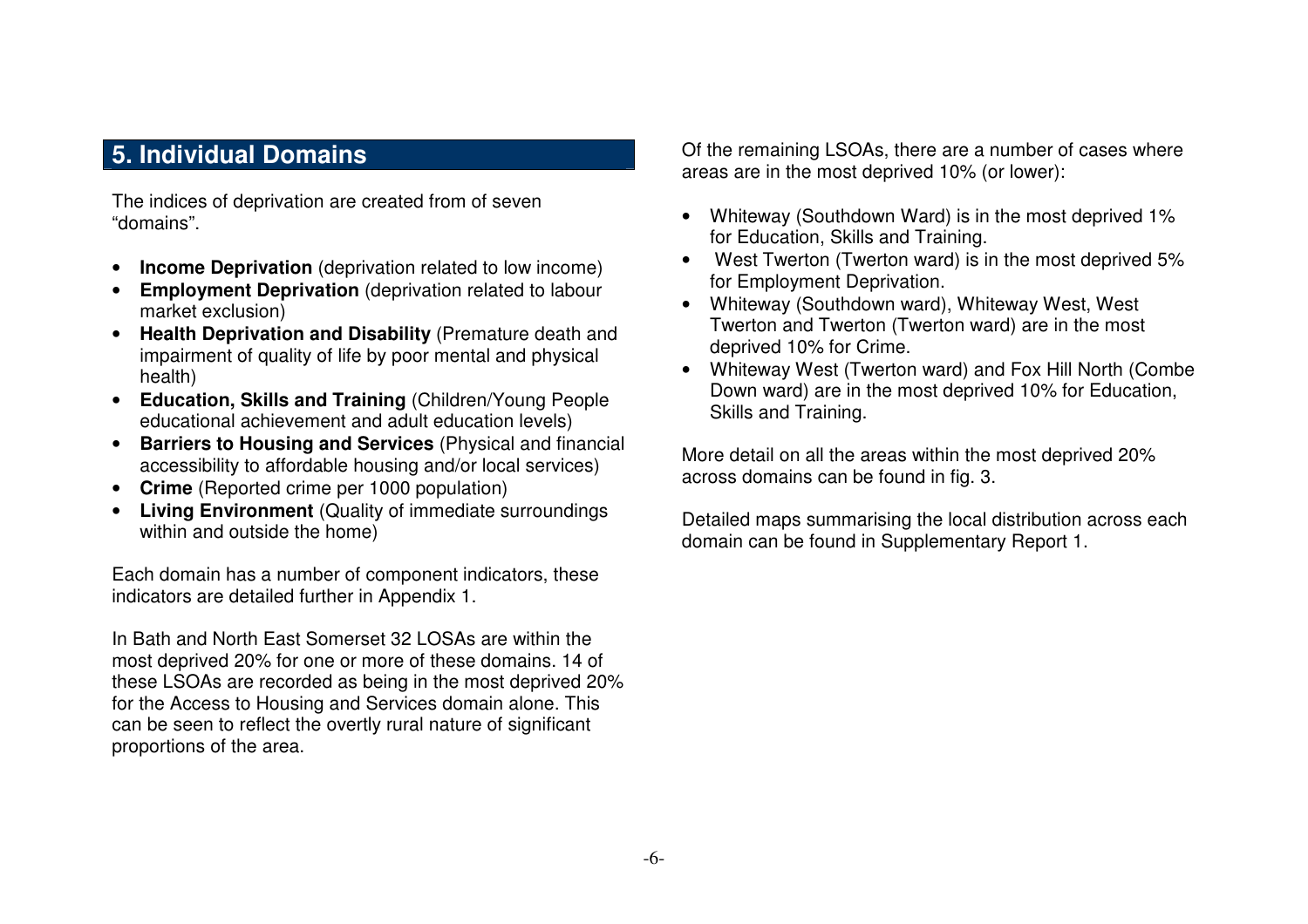